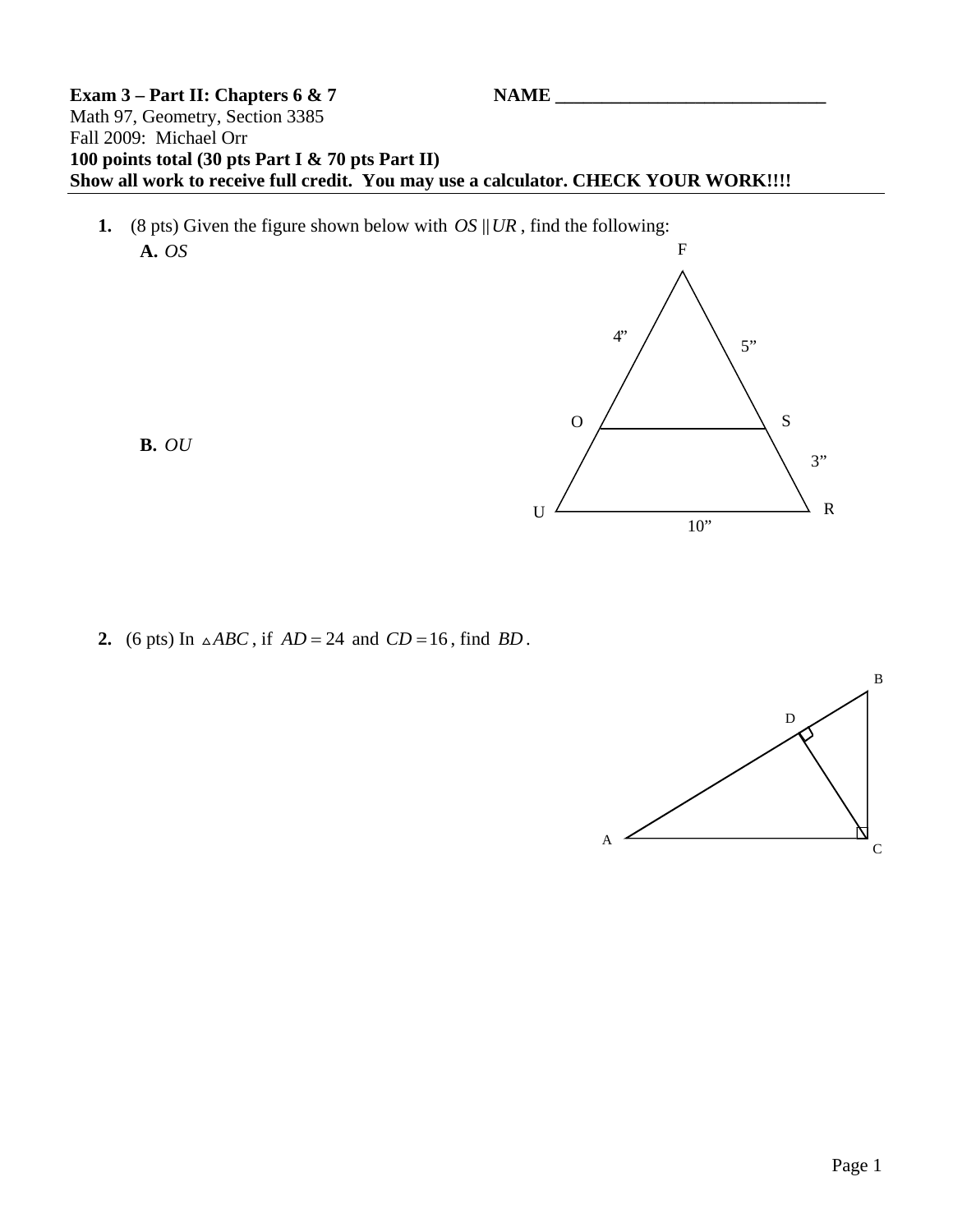**3.** (8 pts) Given  $\triangle ABC$  shown below. Find the *exact* length of the missing side. Also find  $m\angle A$ .



**4.** (8 pts) Use the circle and secants to answer the following.



- **A.** What is the measure of ∠*AEC* ?
- **B.** If  $AE = 4''$ ,  $DE = 10''$ , and  $BE = 5''$ , find  $CE$ .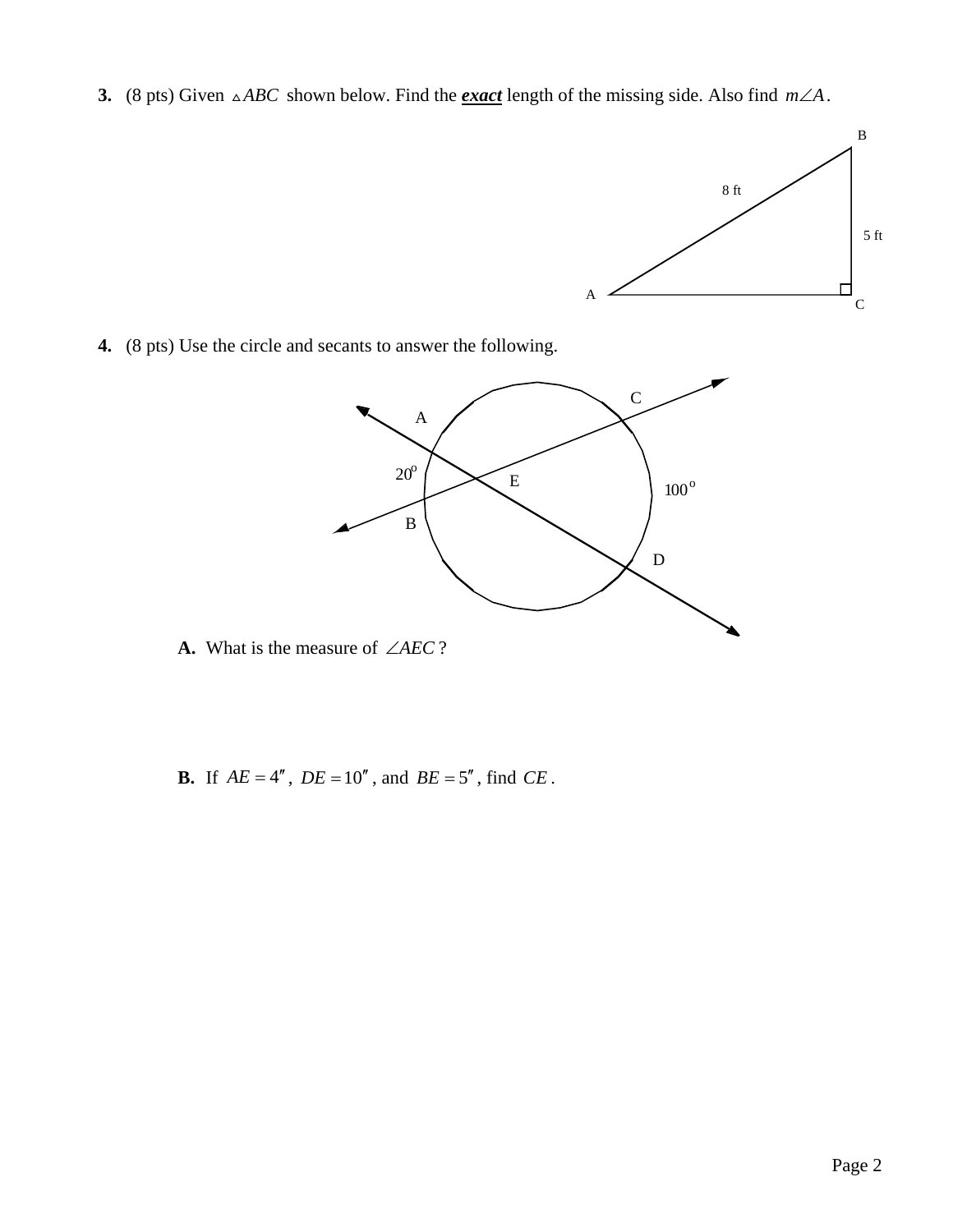**5.** (8 pts) An escalator is 508 feet long and the angle it forms with the horizontal is  $32^\circ$ . What is the vertical distanced traveled if a passenger rides from the bottom to the top of the escalator? Round to the nearest tenth.

**6.** (8 pts) Suppose  $\triangle ABC \sim \triangle DEF$ ,  $AB = 5$  cm,  $BC = 9$  cm, and  $DE = 35$  cm. Find *EF*.

- **7.** (8 pts) Points A, B, and C are on circle O, as shown.  $AC = 18$  inches and  $m\angle AOB = 140^\circ$ .
	- A. Find *BC* .



B. Find  $m \angle OBC$ .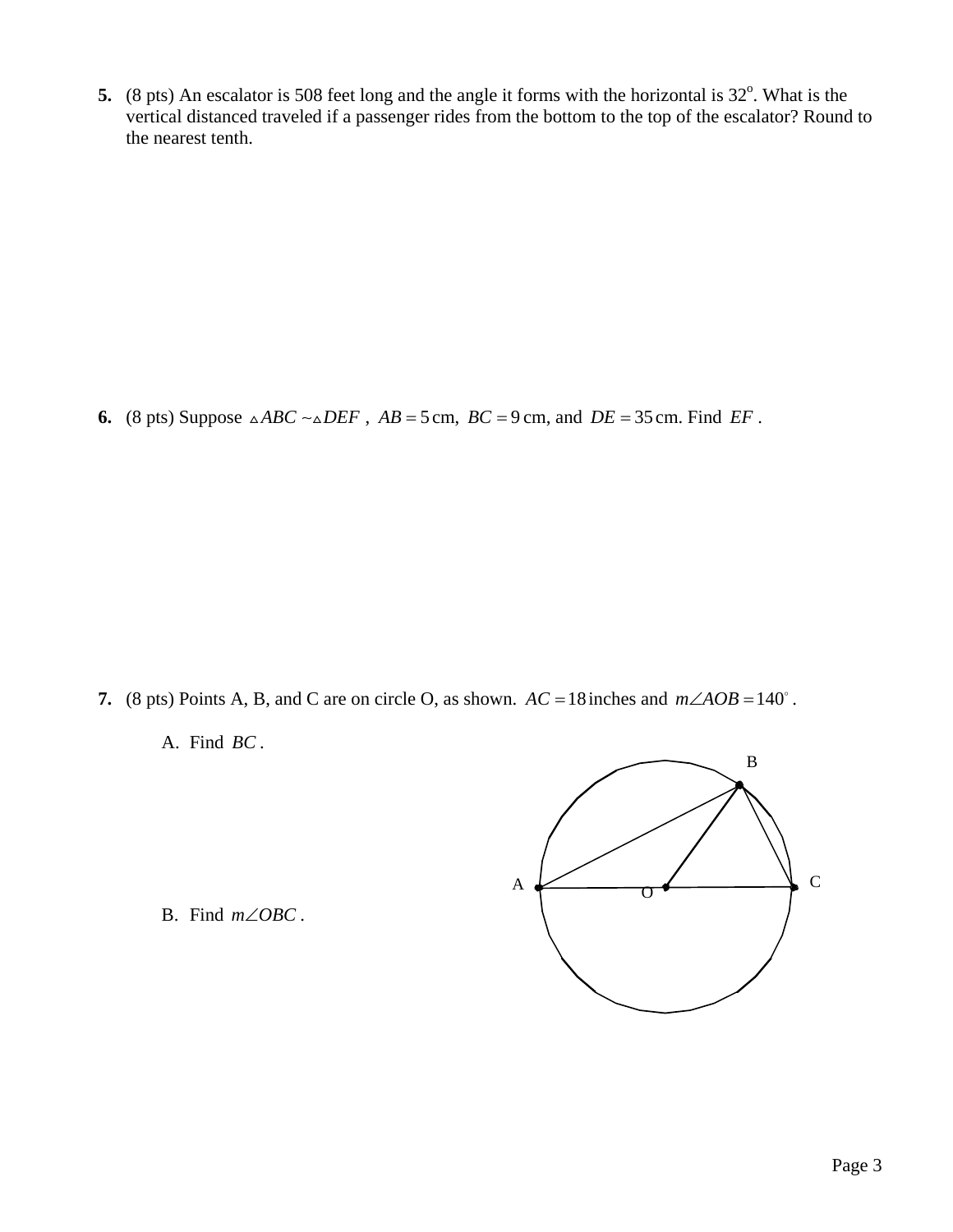**8.** (16 pts) Given the figure shown below. Points *E* and *F* trisect diameter *AC*. Suppose *AC* = 18 inches.

## Find:

A. Find the exact length of *BC*.

 $\mathbf A$  B  $\overline{D}$   $\overline{C}$ E F

B. Find the exact length of *AB*.

- C. Find the exact ratio of  $\frac{BC}{AB}$ .
- D. Find the area of the rectangle *ABCD* to the nearest square inch.